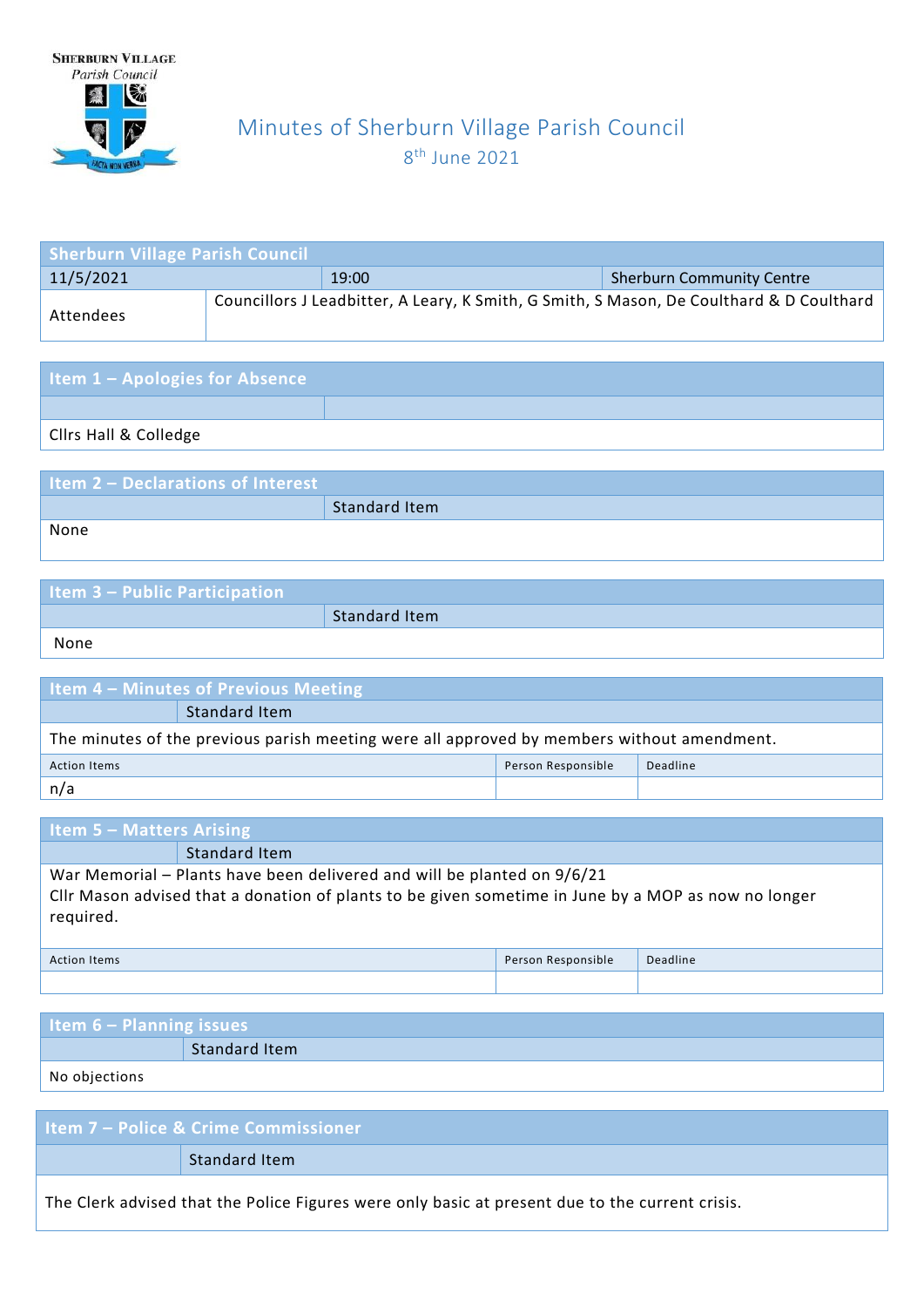| <b>Item 8 - Correspondence</b>                        |                      |       |  |  |
|-------------------------------------------------------|----------------------|-------|--|--|
|                                                       | <b>Standard Item</b> |       |  |  |
| Memorial - approved                                   |                      |       |  |  |
|                                                       |                      |       |  |  |
| Person Responsible<br>Deadline<br><b>Action Items</b> |                      |       |  |  |
| Memorials - Advise approval                           |                      | Clerk |  |  |

| l Item 9 – Financial Matters                                                                                                                  |               |  |  |
|-----------------------------------------------------------------------------------------------------------------------------------------------|---------------|--|--|
|                                                                                                                                               | Standard Item |  |  |
| The clerk presented the financial report which was discussed and approved.<br>AGAR not approved as awaiting the report from Internal Auditor. |               |  |  |
| Person Responsible<br>Deadline<br><b>Action Items</b>                                                                                         |               |  |  |
| AGAR - agenda for next meeting<br>Clerk                                                                                                       |               |  |  |

# **Item 10 – Allotments Fencing**

The Clerk has received an email regarding when the damaged fence will be replaced. She has advised now that lockdown has been relaxed this would be dealt with and will try to get quotes from local suppliers. Tenant has been advised of process.

| Action<br><b>Items</b> | Person Responsible | Deadline |
|------------------------|--------------------|----------|
|                        |                    |          |

| <b>Item 11 - Mining Memorial Update</b>               |  |       |              |  |
|-------------------------------------------------------|--|-------|--------------|--|
|                                                       |  |       |              |  |
| No update as the meeting date has changed to 24/6/21  |  |       |              |  |
| Person Responsible<br>Deadline<br><b>Action Items</b> |  |       |              |  |
| Agenda for July meeting                               |  | Clerk | Next meeting |  |

### **Item 12 – Community Centre**

A quote for the repair of the broken window at the Community Centre which after discussion was approved. The Clerk will arrange for deposit to be made and Cllr Da Coulthard to arrange date for work directly. Action Items Person Responsible Deadline Deposit Start date for work Clerk Cllr Coulthard

| Item $13$ – Flagpole                                                                                          |  |                    |          |
|---------------------------------------------------------------------------------------------------------------|--|--------------------|----------|
| <b>Cllr Leary</b>                                                                                             |  |                    |          |
| Cllr Leary advised that she had been approached regarding the possibility of having a flagpole erected in the |  |                    |          |
| village. Discussion was had regarding the placement and maintenance and who would be responsible for it. It   |  |                    |          |
| would not be possible to have on green area outside the Community Centre and nor to be placed on the          |  |                    |          |
| Community Centre. After consideration it was decided that at this time it was not viable.                     |  |                    |          |
| <b>Action Items</b>                                                                                           |  | Person Responsible | Deadline |
|                                                                                                               |  |                    |          |

| Item $14 - DMA - 150th$ Anniversary |
|-------------------------------------|
|                                     |